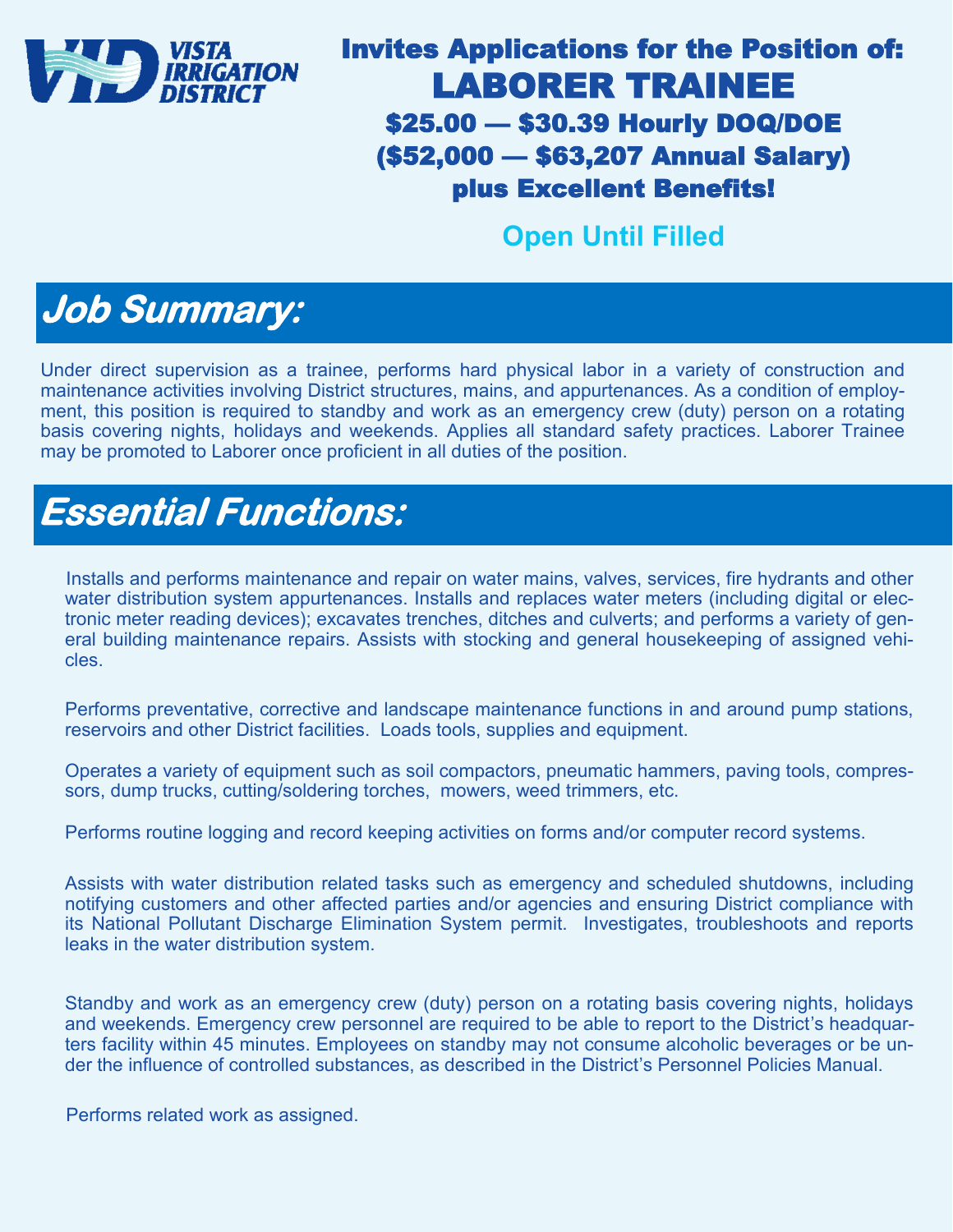## **Qualifications:**

Education and experience equivalent to graduation from high school. This is an entry-level position, although experience in construction and/or maintenance in a water or sewer utility is desirable.

Must have a valid California driver's license and be acceptable to the District automobile liability insurance carrier**.**

Must establish and maintain effective working relations with all District personnel and promote good relations with the public.

Must pass the Field Services Department rotation.

Must pass fit testing for an air purifying respirator.

### **Benefits:**

The District provides the following benefits:

- Medical Insurance (Employee and dependents).
- Vision Care (Employee and dependents employee contribution required).
- Dental Insurance (Employee and dependents employee contribution required).
- Life Insurance (2 x Annual Salary).
- Accidental Death and Dismemberment Insurance.
- Disability Insurance (30-day qualification period).
- PERS (Public Employees Retirement System) Pension—employee contribution required.
- 13 paid holidays and 15 days of vacation.
- Paid sick leave.
- Deferred compensation match.
- College tuition reimbursement.
- Pre-tax spending accounts for medical and dependent care.
- Alternative work schedule (every other Friday off optional).

# **The District:**

Vista Irrigation District (District) was formed in 1923 to provide water to the community of Vista. The District also supplies water to portions of the cities of Escondido, Oceanside, San Marcos and some unincorporated areas of San Diego County. Located seven miles from the Pacific Ocean in northern San Diego County, Vista is the "climatic wonderland of the United States" with an average daily temperature of 74 degrees.

Rolling hills and a pleasant rural surrounding, combined with relatively affordable housing prices and a strong community, make Vista an ideal place to live and work. Vista has been recognized in a national publication as being one of the "50 fabulous places to raise a family." In addition to the beautiful beaches to the west, within a 60-mile radius of Vista can be found the dynamic city of San Diego and the Mexican border to the south, snow-capped mountains and majestic deserts to the east, and Disneyland and the Los Angeles metropolitan area to the north.